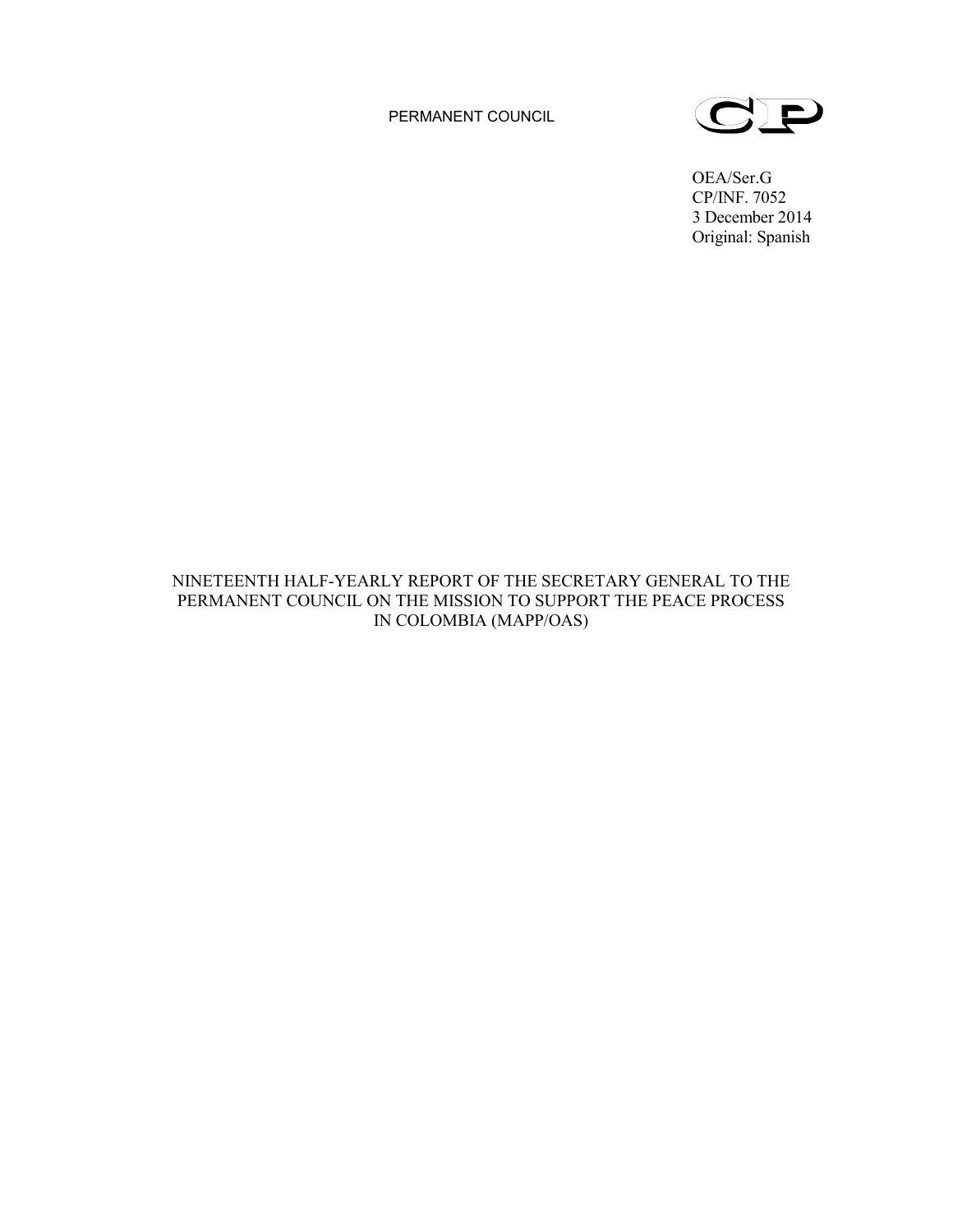## **NINETEENTH HALF-YEARLY REPORT OF THE SECRETARY GENERAL TO THE PERMANENT COUNCIL ON THE MISSION TO SUPPORT THE PEACE PROCESS IN COLOMBIA (MAPP/OAS)**

The following half-yearly report is submitted pursuant to resolution CP/RES. 859 (1397/04), in which the Organization of American States (OAS) asked the Secretary General to report periodically to the Permanent Council on the work of the Mission to Support the Peace Process in Colombia (MAPP/OAS).

The General Secretariat recognizes that during the period covered by this report, November 2013 to August 2014, progress has been made in strengthening a comprehensive, cohesive transitional justice policy, through the creation of diverse legal instruments developed to meet the needs of the process. Also noteworthy are the efforts the Colombian State has made to implement the Victims and Land Restitution Law with a view to guaranteeing the fundamental rights of victims to truth, justice, and reparation.

The present report describes improvements in the design of tools and mechanisms for implementing the comprehensive public reparation policy, such as the Single Register of Victims and a web platform for the territorial entities. As concerns the land restitution policy, the overwhelming numbers of applications for inclusion in the register of dispossessed lands demonstrate that a large part of those affected by forced abandonment and dispossession have expressed confidence in the mechanism.

The report elaborates on the efforts made by the Colombian Agency for Reintegration (ACR) and on the measures developed to address stigmatization and contribute to reconciliation. As regards security conditions, the General Secretariat calls for increased protection measures for persons reclaiming their lands and for leaders of victim organizations. Finally, the last part of the report contains conclusions and recommendations directed at the Colombian Government.

## **I. TRANSITIONAL JUSTICE**

# **Monitoring of implementation of the Justice and Peace Law and of other transitional justice instruments**

Transitional justice in Colombia has been pursued through legal instruments such as the Justice and Peace Law (Law 975 of 2005), the Agreements to Contribute to the Truth Law (Law 1424 of 2010), the Victims and Land Restitution Law (Law 1448 of 2011), and the law amending the Justice and Peace Law (Law 1592 of 2012), which have evolved to meet the requirements of the process, regulatory realities, social demand, and the existing context.

Of particular note during the period covered by this report was the declaration on the constitutionality of the Legal Framework for Peace,  $\frac{1}{2}$  a transitional justice instrument for helping to

<span id="page-1-0"></span> $\frac{1}{1}$ <sup>1</sup>. The Legal Framework for Peace makes it possible to classify and prioritize crimes so that the judicial branch may focus its investigations and prosecutions on the persons bearing greatest responsibility for the most serious acts, thus enabling the law to design non-judicial transitional justice instruments,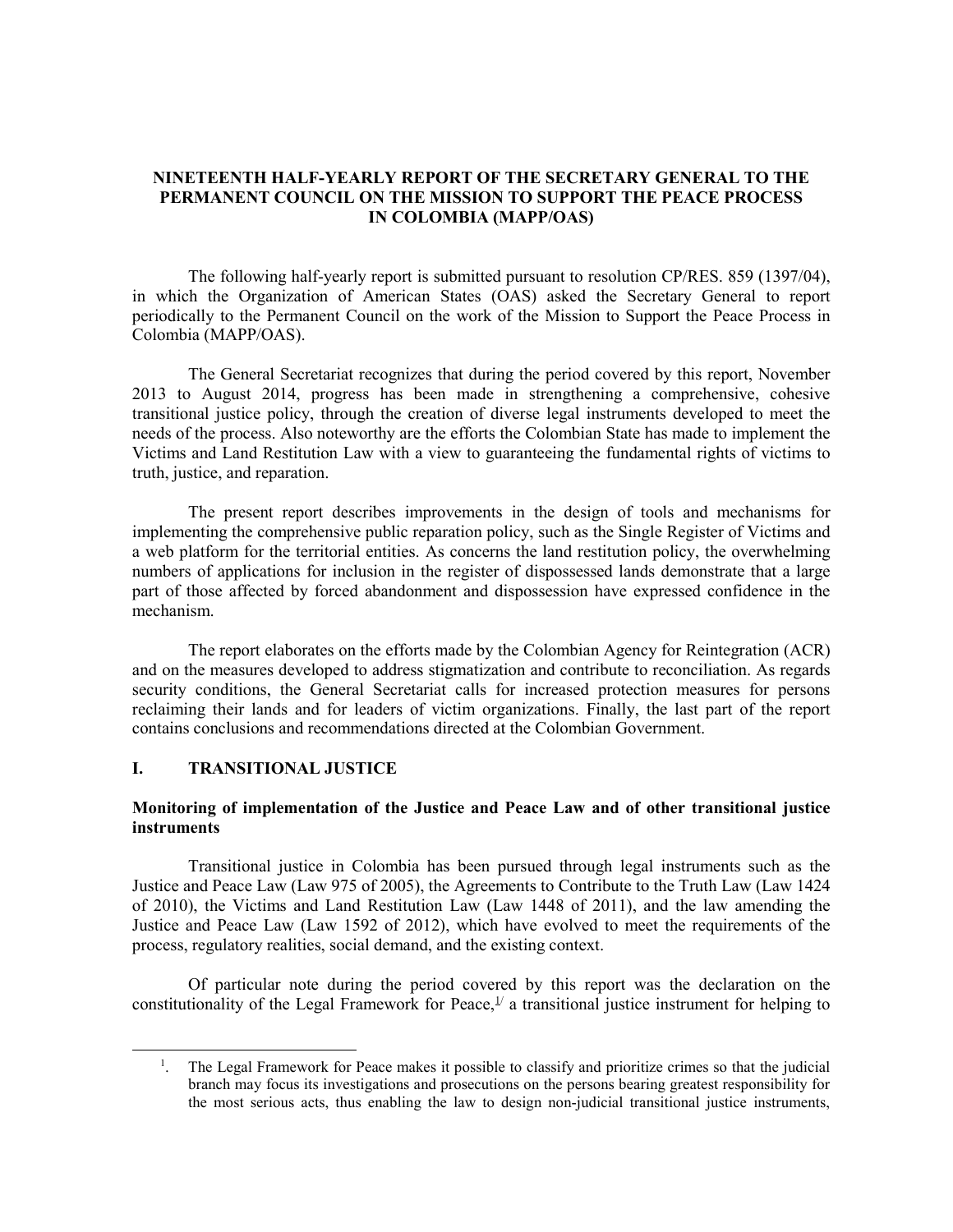bring about the end of internal armed conflict and the achievement of peace. Said framework was reviewed by the Constitutional Court, which ruled in its favor on two occasions, establishing a set of parameters for implementing the law, including those on the prioritization of cases and the political participation of former combatants.

The General Secretariat welcomes these advances toward consolidating a comprehensive and coherent transitional justice system, a system that requires smooth, coordinated implementation. It is evident that measures must be taken to enable victims and officials to become sufficiently familiar with the mechanisms created and the implications of the reforms. Further, it is recommended that forums for public debate that can foster reflection on transitional justice instruments and disseminate them be widely publicized and promoted, all with a view to contributing to the reconciliation necessary to consolidate a lasting and sustainable peace.

Even though the law has provided greater legal certainty, the victims have expressed discontent with their lack of understanding of the implications of the changes under the reform.<sup>[2/](#page-2-0)</sup> In particular, information must be disseminated about the recent changes regarding economic reparation. In April this year, the Constitutional Court declared unconstitutional<sup>[3](#page-2-1)/</sup> part of two paragraphs of Article 23 of the Justice and Peace Law reform whereby it was not at all possible, in the context of identification incidents, to determine the amount of payments and therefore the process of compensation and payment of damages would take place through administrative channels. According to the Constitutional Court's ruling, the Justice and Peace Courts will be able to adopt comprehensive reparation measures for victims within the respective proceedings. Although both the Office of the People's Ombudsman and the Unit for Comprehensive Assistance and Reparation to Victims (UARIV) have made efforts to ensure that victims are informed, this has not been reflected in the victim population as a whole, a majority of whom continue to confuse the judicial and the administrative reparation process and are unaware of what the prioritization of cases and the reform of the law entail. It bears mentioning that the IACHR considers that, in view of the elements determining the prioritization of cases; the State must adopt measures to guarantee victims opportunities for adequate participation and must reinforce nonjudicial justice mechanisms.

The reform of the Justice and Peace Law has led to a new investigative strategy in the Office of the Attorney General, a strategy that involves giving priority to investigating the criminal liability of senior commanding officers of the self-defense and guerrilla forces who are applicants under the law and who assume, by dint of the chain of command, responsibility for the punishable acts committed by the bloc or front they commanded. $4/$  $4/$  Although no rulings have been issued since this

<span id="page-2-0"></span> $\overline{a}$ 

which ensure that the State has the obligation to investigate and prosecute persons bearing less responsibility.

<sup>&</sup>lt;sup>2</sup>. For example, the exclusion of certain justice and peace applicants because they do not meet the criteria under the law has resulted in a perception of impunity, since the victims think that the exclusion means that they will not be prosecuted. However, these cases will be tried under the ordinary criminal justice system.

<span id="page-2-1"></span><sup>3</sup> . Judgment C-180 of 2014. In the opinion of the Court, the provisions cited are unconstitutional, since they hinder the Justice and Peace Court from adopting reparation measures in connection with rehabilitation, restitution, compensation, satisfaction, and guarantees of non-repetition in favor of the victims.

<span id="page-2-2"></span><sup>4.</sup> The Transitional Justice Directorate of the Office of the Attorney General is responsible for instituting investigations and bringing macro-charges. This work consists of classifying and grouping the crimes committed by group, identifying macro-crime patterns, and attributing these acts, according to the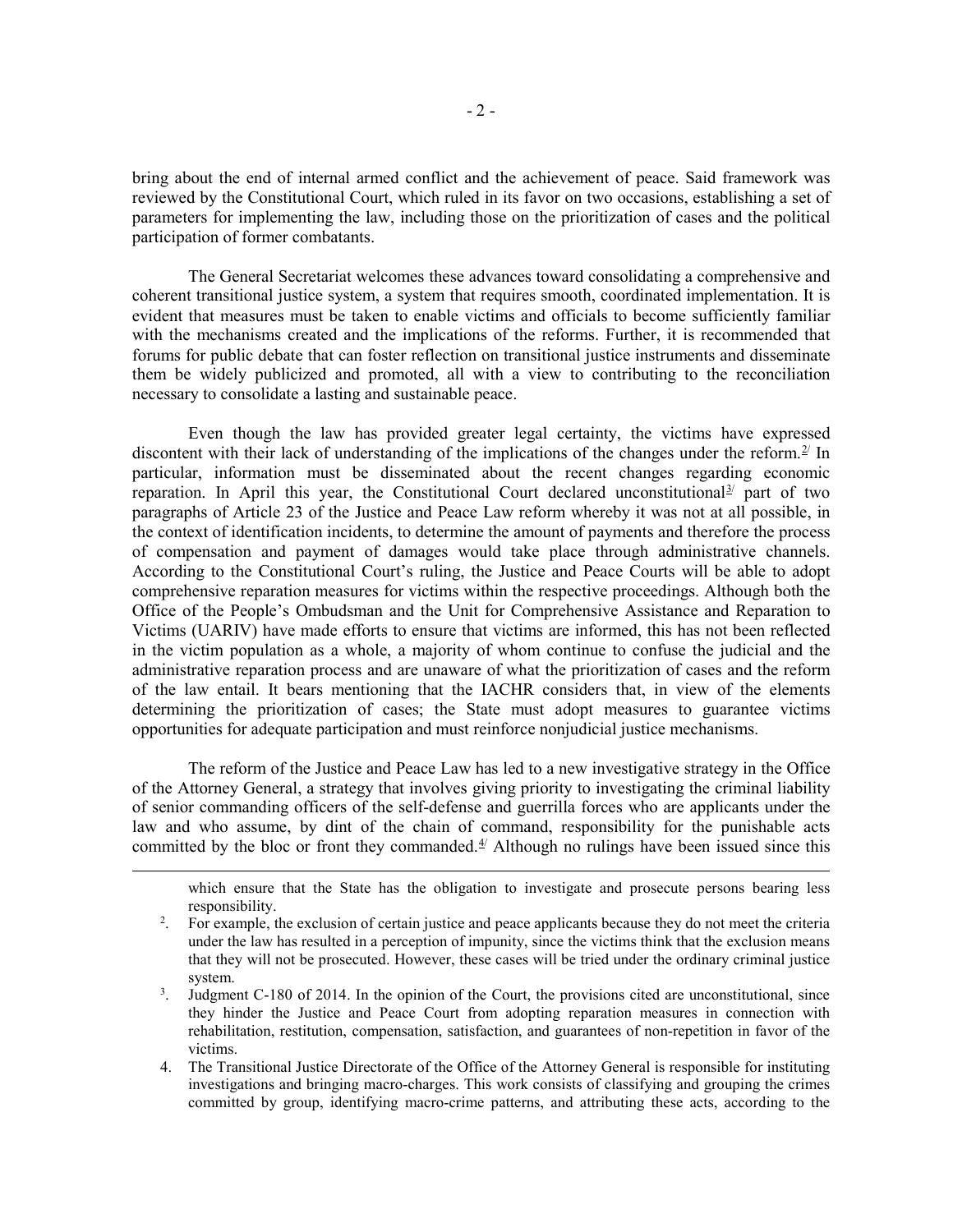new strategy was put into place, the General Secretariat underscores the effort made by the assigned prosecutors to collect, in a very short period of time, the necessary documentation and evidence to prosecute the prioritized crimes.<sup> $5/$  $5/$ </sup> In addition to the 20 judgments issued up to August this year, it is expected that the Justice and Peace Courts of Bogotá, Medellín, and Barranquilla will issue 19 more in the next few months.

The Secretariat welcomes the work of the Sub-Unit for Victim Registration, Comprehensive Care, and Counseling of the Office of the Attorney General and of the Gender-based Crime Coordination Office of the Transitional Justice Directorate of the Office of the Attorney General, which have reached out to victims through workshops that, in addition to collecting evidence, have provided individualized attention. The Secretariat is aware of the difficulties in contacting the entire universe of victims of gender-based violence and emphasizes the importance of not only drawing attention to this crime but also prosecuting and punishing those responsible, thus contributing to truth, justice, reparation, and guarantees of non-repetition.

Of special note are the efforts made by the justice and peace magistrates to bring justice to the areas most seriously affected and to work with the victims.<sup>[6/](#page-3-1)</sup> Nonetheless, the launch of the Office of the Attorney General's prioritization strategy and the initiation of several procedures simultaneously have caused a delay in the proceedings. Given this situation, it is recommended that the number of judges empowered to monitor guarantees be increased, especially in Medellín and Barranquilla. Another alternative would be to consider the creation of more courts to hear cases in Bogotá, Medellín, Barranquilla, Ibagué, and Bucaramanga. $\mathbb{Z}$ 

 $\overline{a}$ 

chain of command, to those most responsible, in order to charge them as a whole. The Directorate has prioritized four types of crimes, i.e., forced recruitment, forced disappearance, displacement, and gender-based crimes, in addition to those crimes that, because of their symbolic importance, must be part of these macro-charges.

- <span id="page-3-1"></span>6 . Thus, mention should be made of the steps taken in the Chamber of Medellín in Oriente Antioqueño and in the Chamber of Barranquilla in Sierra Nevada de Santa Marta, La Guajira, and Montes de María. The Barranquilla Chamber issued a ruling against former members of the Wayuu Self-Defense Counterinsurgency in the main language of the affected zone, Wayunaiki, as a means of familiarizing the community with the decision.
- <span id="page-3-2"></span>7 . The guarantee control judges are responsible for hearing the charges brought by the Office of the Attorney General; the hearing magistrates are responsible for holding advanced hearings and issuing decisions. As concerns the efficiency of the Justice and Peace Law, the IACHR has noted that among the matters of special concern are the scant number of convictions and that none of the convictions refers to the dual status of senior commanders and group representatives, nor do they deal sufficiently with criminal acts that may reflect patters of macro-crime and macro-victimization. In addition, the IACHR considers it essential for the State to provide, in the ordinary court system, adequate follow-up to the information disclosed in the Justice and Peace proceedings, in order to guarantee an accurate reconstruction of the truth and a thorough investigation of the contexts in which the human rights violations take place.

<span id="page-3-0"></span><sup>5</sup> . The Inter-American Commission on Human Rights (IACHR) has said that these provisions indicate a conceptual change and raise some concerns. In this connection, the IACHR has insisted that it is imperative for the State to adopt a human rights approach to any decisions in the context of the transitional legal framework, in such a way as to ensure that Colombians have access to justice in accordance with international standards. In this regard, mechanisms like the one for selecting and rejecting the investigation of cases of serious human rights violations could be incompatible with the State's international obligations in this domain.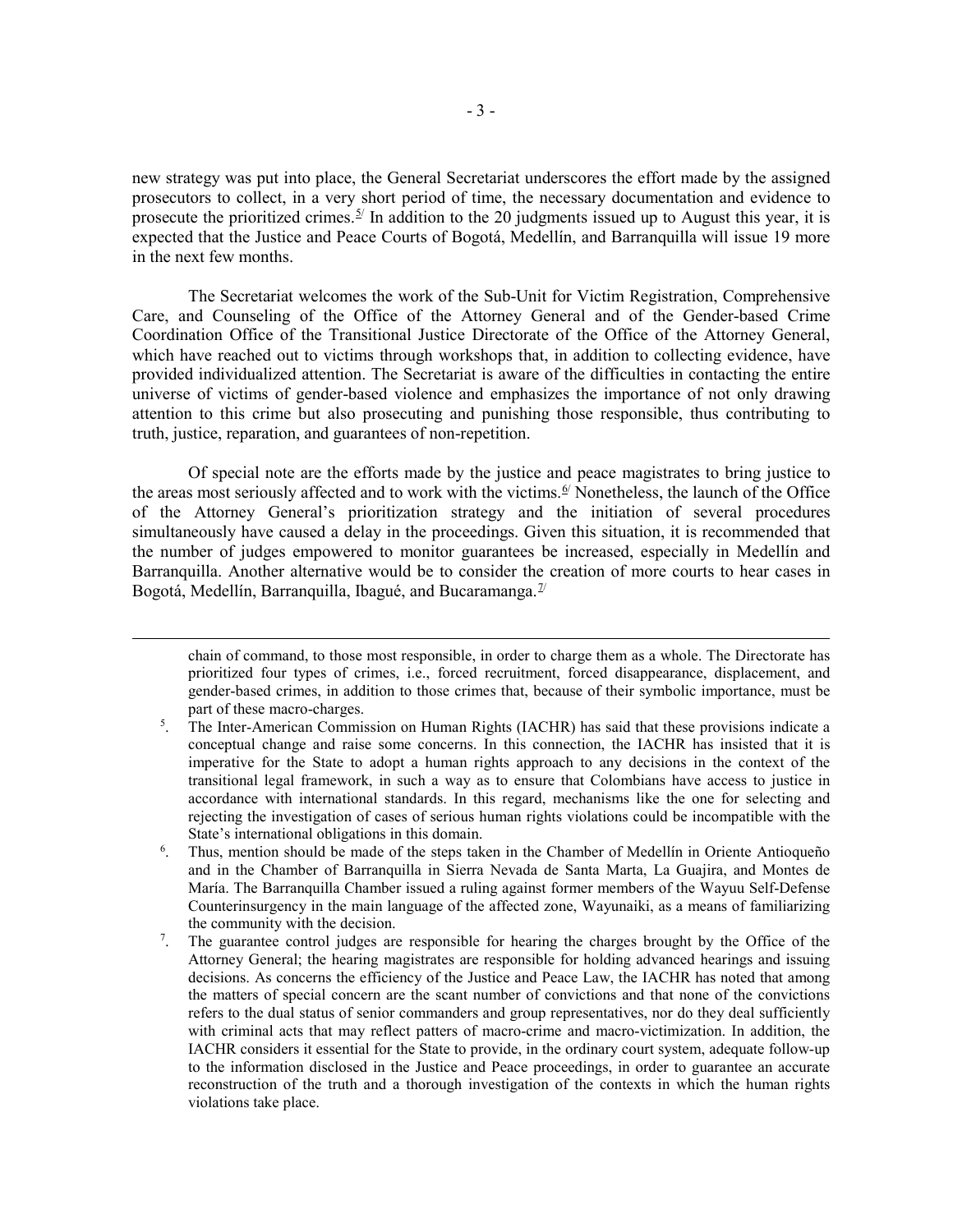As a complementary measure, the Mission welcomes, as established in the reform of the Justice and Peace Law, the appointment of a judge to execute justice and peace sanctions, with a view to making the proceedings more dynamic, given that this judge will follow up on the execution of judgments and review requirements for releasing detainees once they have served their sentences. The IACHR has informed the MAPP that it appreciates the fact that the reform has specified the grounds for excluding applicants and considers that this will make it possible to draw attention to noncompliance with the obligations to turn over assets and recruited children and adolescents.

The MAPP views with concern the persistence of some problems in the justice and peace cell blocks, such as the inadequate provision of health services to detainees, lack of security in some cases, and overcrowding. $8^{8}$  The Secretariat underscores the need for coordination between resocialization programs available inside detention facilities and reintegration programs offered to applicants after their release, so that the two types of programs may be harmonized and lead to reconciliation.

As concerns the release of various applicants deprived of liberty, many of whom are former commanding officers of the United Self-Defense Forces of Colombia, given the maximum detention term established in the Justice and Peace Law and in Law 1592 of 2012, the Mission recommends that comprehensive government action be taken to mitigate the security, social-harmony, and legal risks that could result from this release, both for the applicants themselves and for the communities that may take them in. The MAPP has put into place a comprehensive monitoring protocol, taking into account legal and security aspects (of the communities and the applicants) as well as such factors as resocialization, reintegration, and initiatives at reconciliation within the territories.

### **Monitoring of the Victims and Land Restitution Law**

The Victims and Land Restitution Law, or Law 1448 of 2011, created the National System for Comprehensive Assistance and Reparation to Victims (SNARIV), an interagency coordination body comprising more than 47 governmental and state public entities in the national and territorial spheres. The General Secretariat notes the progress made in its structure<sup>9</sup> and in the implementation of its coordination subcommittees  $\frac{10}{4}$  and urges SNARIV to continue strengthening these work areas.

<span id="page-4-0"></span>Of particular note is the progress made in the design and implementation of a Single Register of Victims (RUV), which combines the different registers used thus far. However, there are still weaknesses in data quality and in the timeliness with which the data are provided to all the

 <sup>8</sup> . It is a matter of concern that the services provided by the health care provider have been cut back; furthermore, there have been some cases of fighting with cutting weapons that were not investigated in a timely fashion, for example, the fighting in the El Espinal prison. Noteworthy, on the other hand, are the improvements made in the detention conditions in the Chiquinquirá prison, in which management has taken steps to install a library and to offer various courses to enhance the future employability of current inmates.

<span id="page-4-1"></span><sup>&</sup>lt;sup>9</sup>. Thus, for example, procedures and mechanisms have been established for each of the 10 SNARIV subcommittees.

<span id="page-4-2"></span><sup>&</sup>lt;sup>10</sup>. The progress made in implementation has to do, inter alia, with the design of the Single Register of Victims, development of the Protocol for the Care of Victims of Armed Conflict; the Victim Care and Assistance Policy Guidelines for the Transitional Justice Territorial Committees, and the psychosocial guidelines and inputs for the Program and Protocol for the Comprehensive Psychosocial and Heath Care of Victims of Armed Conflict (PAPSIVI).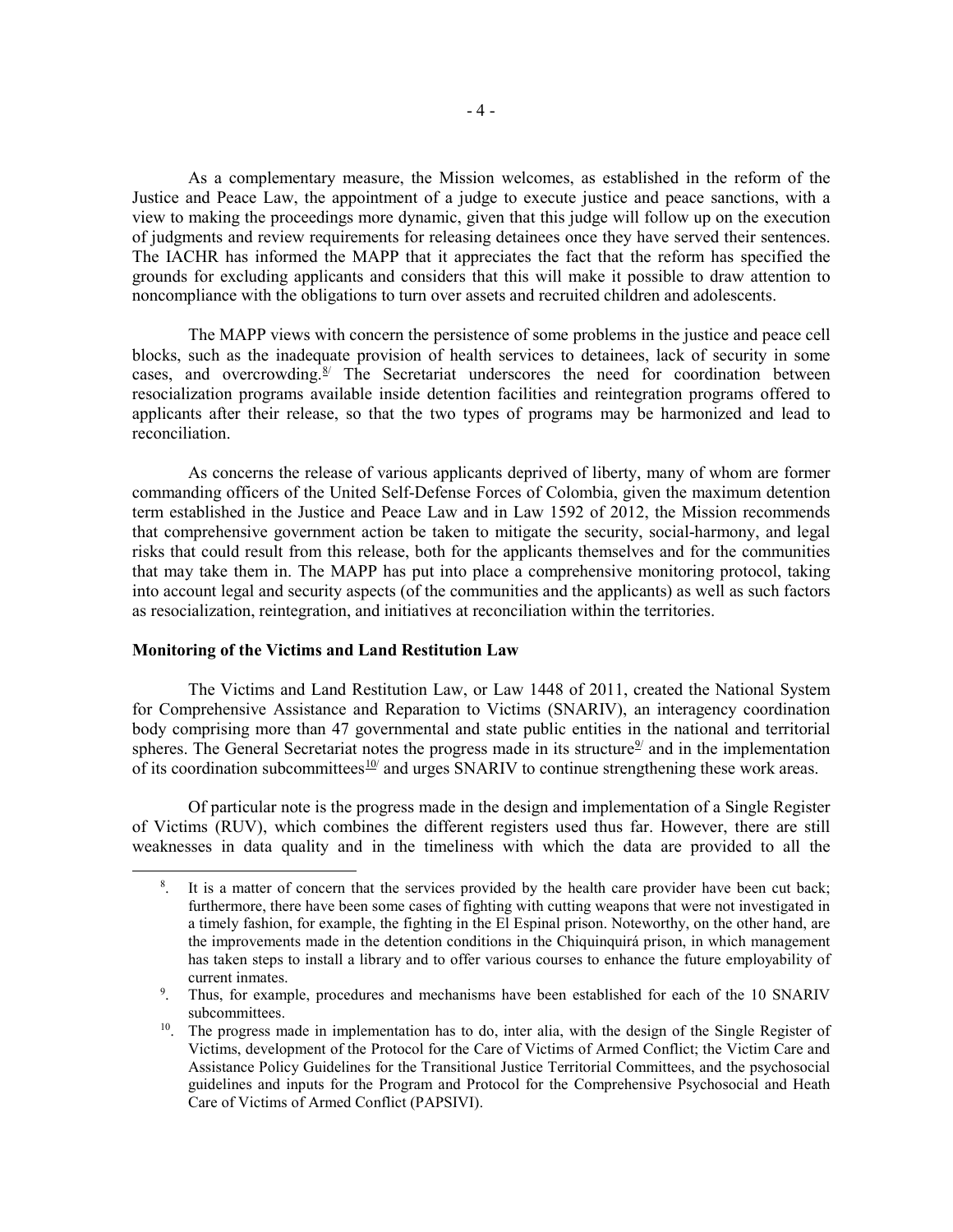responsible institutions. Also important is the implementation of a web platform to monitor the Victims and Land Restitution Law in the territorial entities to which, to date, 1,017 municipalities $11/$ have reported the advances they have made in applying the law.<sup>[12/](#page-5-1)</sup>

As concerns the implementation of the Single Register of Victims, the IACHR adds that one of the topics that has generated most debate in connection with Law 1448 of 2011 is the coverage and the resolve of the victims who could have access to the reparation mechanisms provided under the law. In particular, the IACHR has been informed of the possibility that the victims of violations committed by illegal armed groups other than those who took part in the demobilization processes might not be considered under said mechanisms.

#### **Monitoring of victim care, reparation, and participation**

With respect to the Territorial Action Plans (PAT) for victim assistance that are to be developed by all of Colombia's departments and municipalities, the widespread production of these plans has been noted. However, there are shortcomings in their negotiation with the beneficiary victims and in the allocation of budgets for their execution. As regards the victim care centers and posts, the Secretariat notes that some have not yet been installed and it reiterates the victims' request concerning the need to improve the facilities of some centers and to provide better training to the care providers.

The General Secretariat recognizes the efforts made by the Unit for Comprehensive Assistance and Reparation to Victims (UARIV) in designing plans, programs, and strategies to support the comprehensive reparation envisaged in the Victims and Land Restitution Law. Nonetheless, it hopes that these plans will be applied in a harmonious and complementary fashion, i.e., that institutional services provided to the victims will reach the territories efficiently, in order to bring about comprehensive, transformative reparation. $13/1$  $13/1$ 

In the case of collective reparation, it has been noted that various reparation plans exist for groups and also that there are certain deficiencies in the implementation of said plans, which have to do with the conditions and contexts in which they are executed. The Secretariat therefore draws attention to the need for additional efforts by the UARIV, in its capacity as SNARIV coordinator, to promote systemic coordination and to ensure that policies are consistent with the territories' realities in terms of the implementation of plans agreed upon with the communities.

The IACHR agrees with the positive assessment made by the MAPP regarding the State's efforts to implement the Victims and Land Restitution Law. It recognizes the interagency approach the Government is taking toward to implement the law and it underscores the views expressed by the State on its efforts to have comprehensive reparation to the victims of the conflict, irrespective of

<span id="page-5-0"></span> <sup>11.</sup> Government of Colombia: *Prosperidad para Todos* (Prosperity for All), pp. 360-362 and 364. Annual publication, 2013.

<span id="page-5-1"></span><sup>&</sup>lt;sup>12</sup>. However, some municipalities have connectivity problems or do not have any connectivity at all to access this platform.

<span id="page-5-2"></span> $13.$  By way of example, in the area of victim rehabilitation, various interagency agreements have been signed to improve psychosocial care. Nonetheless, one of the challenges is to coordinate the strategy among the UARIV, the Justice and Peace Unit of the Office of the Attorney General, and the Health Ministry, so that it may be presented in a coordinated fashion in the regions.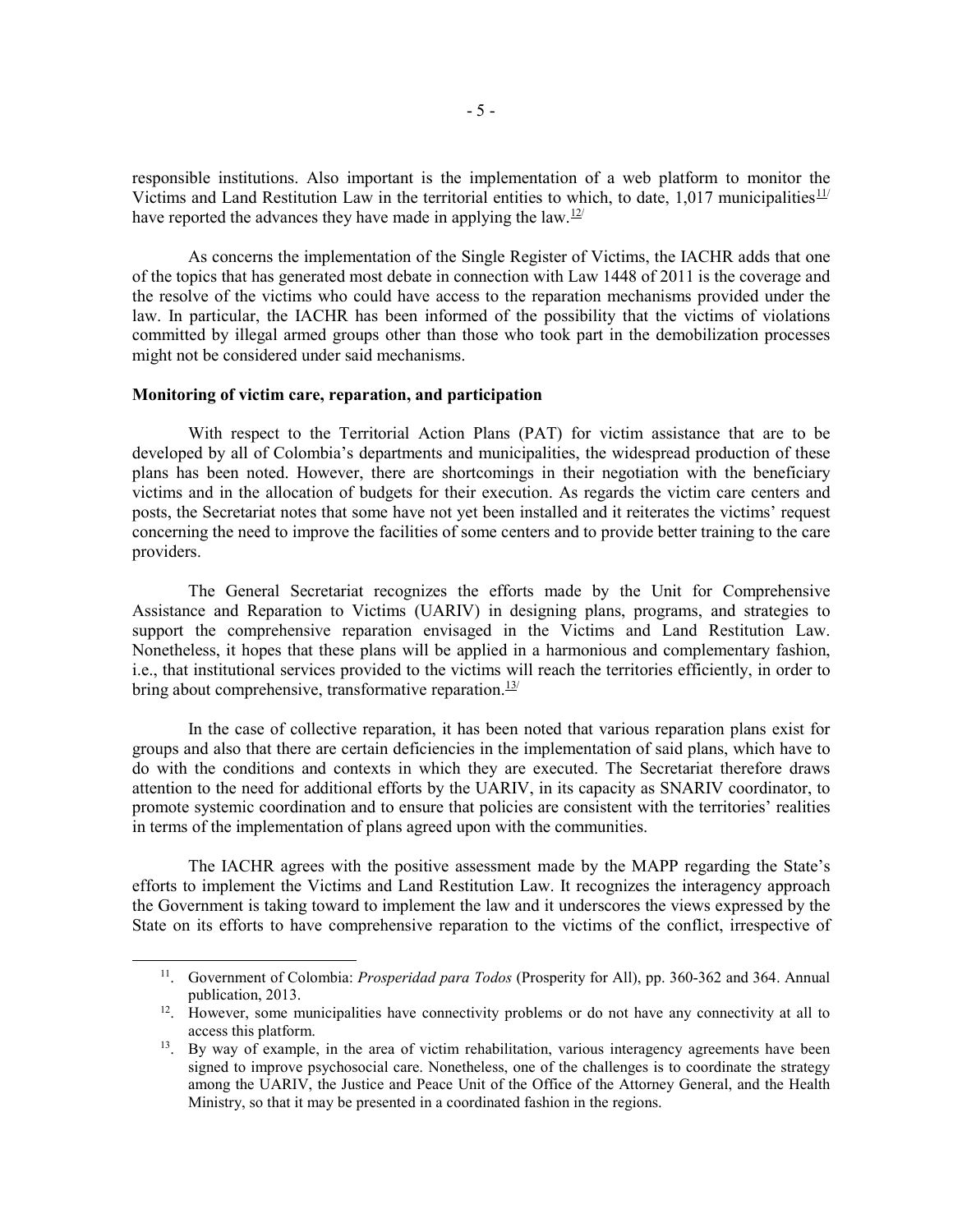who was responsible for the violation, perceived by society as a State obligation and a necessary step toward building peace.

The General Secretariat, aware of the fundamental value of participating in the design, implementation, and evaluation of public policy on comprehensive care, assistance, and reparation to victims of the armed conflict, commends the promulgation and dissemination of the Protocol on Victim Participation as well as the installation of the national, departmental, and municipal victim participation panels.

Recognizing that the establishment of the panels is still at an early stage, the Secretariat considers the main challenges in this area to be their functioning as participatory bodies for the creation and follow-up of public policy for victims; dissemination among victims and government officials of the protocol and the law; protection of these participatory bodies from the dynamics of special interest groups; strengthening of participation by unorganized victims; representative participation by victims affected by diverse adverse events; and the crafting and dissemination of specific protocols now being developed to guarantee the participation of children and adolescents, indigenous people, persons of African descent, Romani, and persons with disabilities.

In this connection, an appeal is made to draw on the lessons learned from experiences in the transitional participatory context and an invitation extended to establish mechanisms and indicators to evaluate the participation component in the Public Policy for Comprehensive Victim Care and Reparation as well as the extent of consensus agreements or the implementation of alternative means for conflict settlement within the victim participation environments. Lastly, it is suggested that training in participation be promoted for both government officials and victims.

#### **Monitoring of land and territorial restitution**

The General Secretariat highlights the efforts made in implementing the public policy on land and territorial restitution which, in just under three years, has yielded major results, enabling thousands of victims of forced abandonment and dispossession in the context of the armed conflict in Colombia to reclaim their rights and be afforded an opportunity to rebuild their life plans.

Society's acceptance of the land and territorial restitution process is apparent in the data of the Special Administrative Unit for Restitution of Seized Lands (UAEGRTD), which indicate that 66,166 applications for inclusion in the land register were received.<sup>[14](#page-6-0)/</sup> In the Secretariat's view, this shows that the victims of forced abandonment and dispossession have accepted the Victims and Land Restitution Law as a legitimate instrument for reclaiming their rights.

Of the 66,166 applications for inclusion in the register of dispossessed lands, approximately 24,000 are moving forward through the administrative pipeline and some 10,000 have complete that stage.<sup>[15/](#page-6-1)</sup> These figures reflect a significant gap between the number of applications received and the number processed. The General Secretariat is aware of the objective need to take action

<span id="page-6-1"></span><span id="page-6-0"></span> $\overline{a}$ 

<sup>14.</sup> The applications involve claims for over 3,500,000 hectares; these figures represent almost 37 percent of the different estimates made of the quantity of lands that were the target of dispossession and forced abandonment in Colombia.

<sup>&</sup>lt;sup>15</sup>. Source: UAEGRTD, as of July 28, 2014.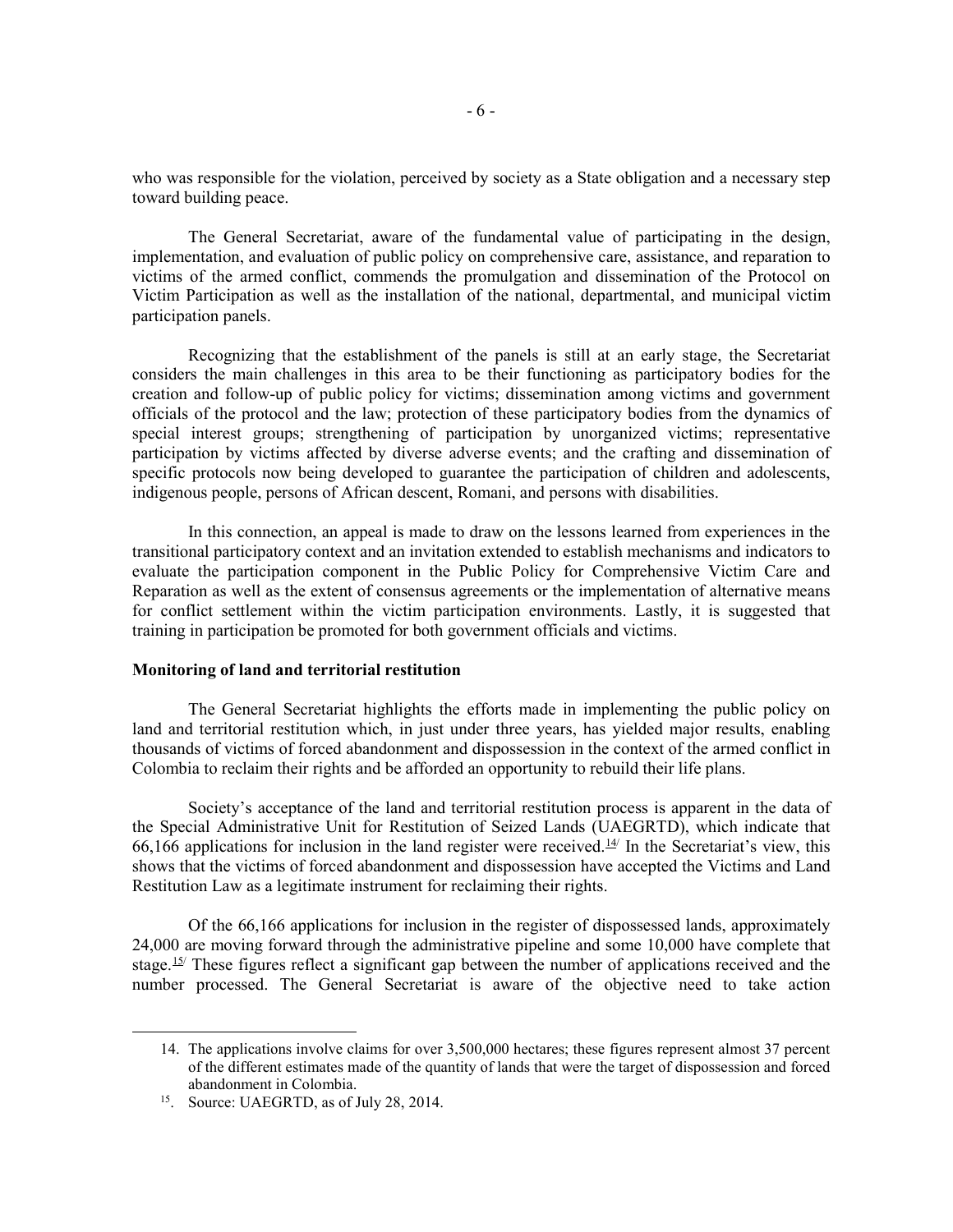incrementally, both over time and geographically, but it cautions against the danger of a backlog developing in the measures to be taken, given that the law is in force for 10 years.

The Colombian State is invited to reflect on the alternatives for victims whose lands are in non micro-targeted areas, for example, the possibility of moving toward clarification of the legal situation of the lands and/or toward the establishment of preventive protection measures, as well as the possibility of studying new prioritized macro-zones for restitution in regions that may provide guarantees for return. Along the same lines, the State is invited to redouble its efforts to enable victims living abroad who left Colombia because of the armed conflict to have access to mechanisms for reparation and the restoration of their rights.

As of now,  $10,016$ <sup>[16/](#page-7-0)</sup> applications for inclusion in the register have gone through the administrative stage and are awaiting decisions by the specialized judges, and 675 judgments are being executed.<sup>[17](#page-7-1)/</sup> These figures might suggest that the judges and magistrates are unable to cope with the process. In this connection, the issuance of the first "paperless" land restitution judgments is an achievement attained after more than two years of joint work between the Land Restitution Unit and the High Council of the Judiciary. This is an unprecedented experience in the Colombian justice system and could be a major impetus for greater speed and efficiency in the administration of justice in general and in the restitution process in particular.

Despite the enormous efforts of the magistrates and judges to issue judgments, problems persist with regard to the execution of judgments; in several cases, for example, it has been noted that a weak relationship exists between the municipal and the departmental administrations. Hence, the importance of closer ties among territorial entities in the enforcement of judgments. It is also suggested that alternatives be found to ensure that judicial officials are not overburdened and that judgments do not simply remain formal statements, in order to fulfill the commitment to redress the damage caused to victims and to achieve socioeconomic stabilization and the reconstruction of their life ambitions.

The General Secretariat, as recommended in the Seventeenth Quarterly Report, once again urges that consideration be given to the feasibility of implementing other supplementary, nonjudicial procedures, as defined in the Victims and Land Restitution Law, and of discussing the use of oral statements in restitution proceedings since they could introduce increased flexibility, transparency, accountability toward society, and greater mediation and intervention by the judiciary.

With reference to restitution in ethnic territories,  $\frac{18}{2}$  the General Secretariat acknowledges the headway made in identifying the first cases as well as the work of UAEGRTD on methodological constructions and negotiation processes, with the start of the restitution process for territorial rights in nine community councils and 13 indigenous communities.<sup>[19/](#page-7-3)</sup> Of note is the issuance of five precautionary measures to protect three community councils<sup>[20/](#page-7-4)</sup> and two indigenous councils<sup>[21/](#page-7-5)</sup> and the

<span id="page-7-0"></span> <sup>16.</sup> Source: UAEGRTD, as of March 31, 2014.

<span id="page-7-1"></span><sup>&</sup>lt;sup>17</sup>. Source: UAEGRTD, as of August 15, 2014.

<span id="page-7-3"></span><span id="page-7-2"></span><sup>&</sup>lt;sup>18</sup>. Decree Law No. 4633 of 2011, Decree Law No 4635 of 2011, and Decree Law No 4634 of 2011.<br><sup>19</sup>. Source: UAEGRTD, as of March 31, 2014.

<span id="page-7-4"></span><sup>&</sup>lt;sup>20</sup>. Bajo Mira y Frontera/Alto Mira y Frontera (Nariño) and Renacer Negro in Timbiquí (Cauca).<br><sup>21</sup>. Resguardo Embera Katío of Alto Andagueda, in Chocó, and the Puerto Carreño Saliya comm

<span id="page-7-5"></span><sup>21.</sup> Resguardo Embera Katío of Alto Andagueda, in Chocó, and the Puerto Carreño Saliva community, in Vichada.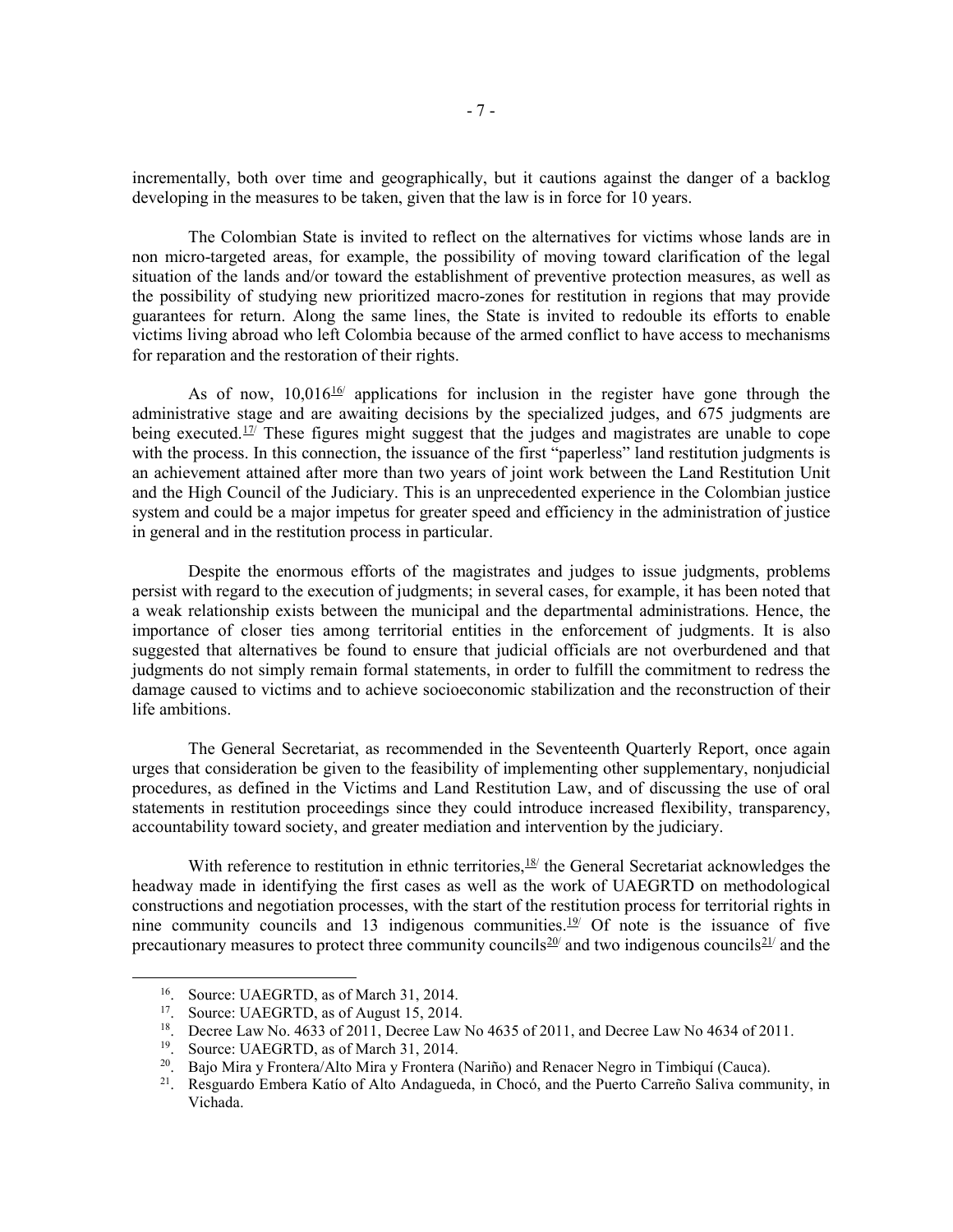submission of six claims for the restoration of territorial rights to 4,766 indigenous and Afro-Colombian families located in the departments of Chocó, Guajira, Nariño, Cesar, Cauca, and Meta.<sup>[22/](#page-8-0)</sup> The OAS applauds these measures and urges the institutional system to undertake a preliminary evaluation of the impact that the issuance of these precautionary measures and the submission of claims may have on each of the territories.<sup>23/</sup> Closer coordination is also recommended among the diverse State entities in their handling of ethnic matters and their outreach to communities.

The fate of those who could be referred to as vulnerable good-faith second or third occupants and opponents is a matter of concern. The Victims and Land Restitution Law started from the premise that third parties and opponents to restitution might be associated with illegal armed actors, drug traffickers, or straw men who contributed to dispossession and forced abandonment. However, the third parties and opponents in a large number of current cases are resettled peasants or persons living on lands abutting those being reclaimed. For that reason, the General Secretariat underscores the need to allow good-faith occupants, third parties, and opponents to be represented in court in land-restitution proceedings when they do not have the resources for an adequate technical defense $\frac{24}{1}$ and to institute measures to provide them with access to programs enabling them to carry out productive, agrarian, and competitive activities, coordinated with regional development processes, so that they may build a sustainable economic base, improving their income and quality of life.

The Secretariat reiterates the importance of pursuing investigations to draw attention to, identify, bring to justice, and punish those responsible for the forced abandonment and dispossession of land in Colombia, and to protect claimants from threats and from violations of their rights. Lastly, all of the major advances made and difficulties encountered afford an opportunity to review the system's capacity and to take measures to bring the policy and mechanisms designed into line with the law, in the pursuit of truth, justice, reparation, and reconciliation. With a renewed mandate, the Government of Colombia will have the opportunity in the coming months to adjust its goals for the next four-year period taking advantage of what it has learned during these early years.

## **II. REINTEGRATION**

The General Secretariat underscores the importance of Colombian society's reflections and debate on the present and future challenges posed by the reintegration of former combatants and reconciliation.

The Agreements to Contribute to the Truth Law, or Law 1424 of 2010, addressed the legal problem of persons demobilized from the self-defense forces who had not committed serious

<span id="page-8-0"></span> <sup>22.</sup> Including 1,734 Embera Katío and Wayúu indigenous families and 1,865 families in Afro-Colombian communities (Bajo Mira y Frontera, Tumaco, Community Council).

<span id="page-8-1"></span><sup>&</sup>lt;sup>23</sup>. The adoption of several of these measures has had consequences for the economy, security, and social fabric of the ethnic communities. A case in point is the conduct of the judge who issued precautionary measures for Renacer Negro in Timbiquí and suspended the measures until an evaluation was made of the impact on the territories of those communities.

<span id="page-8-2"></span> $24$ . It might be possible, for example, for an institution like the Office of the People's Ombudsman, which played an important role in dissemination, training, information to victims and public officials, and victim representation in implementing the Justice and Peace Law, to assume these functions.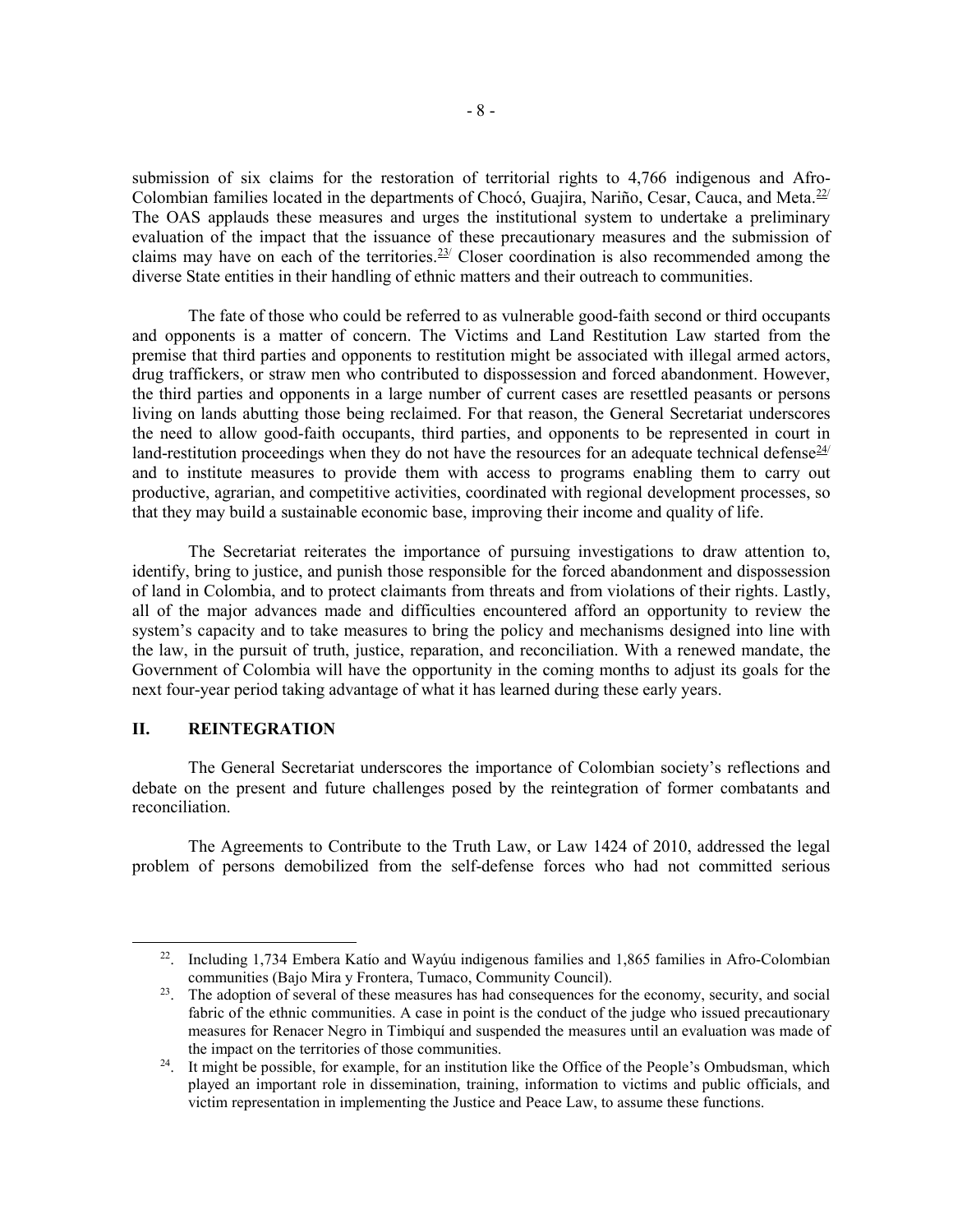crimes,  $25$  obliging them to meet a number of requirements and collaborate with a non-judicial mechanism for establishing the truth. Although important headway has been made in the number of demobilized troops included and the number of regions involved, some coordination difficulties remain among the institutions that are part of the system covered by the law, for example, the Colombian Agency for Reintegration, the Unit of Prosecutors for Demobilized Individuals 1424, and the Directorate of Truth Agreements of the National Center for Historical Memory.[26](#page-9-1)/ Accordingly, the Secretariat urges that improvements be made in effective communication and coordination among the institutions.

The Secretariat requests that consideration be given to the impact that convictions for conspiracy to commit crimes have on the economic reintegration of demobilized AUC troops. Although the former combatants are exempted from serving their sentences, the convictions create difficulties for their economic reintegration, given that they will have criminal records and therefore serious difficulties in finding jobs. Moreover, these convictions may entail ancillary penalties like economic sanctions or fines,  $27$  which the majority of demobilized persons are unable to pay. In the face of these challenges, the General Secretariat encourages the institutions involved in the implementation of the Agreements to Contribute to the Truth Law and the judges to negotiate solutions to facilitate effective reintegration.

The Colombian Agency for Reintegration (ACR) has extended the social service requirement to all former combatants participating in the reintegration program (along with demobilized guerrilla forces), including it as a requirement on the path toward reintegration. The General Secretariat views this as a favorable measure in terms of equity in making reconciliation possible and emphasizes the importance of developing such initiatives from the outset and at all times together with the recipient communities. However, it draws attention to the potential risk posed by the visibility of the former combatants' participation in social service in places where the security situation could affect them. Thus, the institutional system is invited to seek creative options for meeting this requirement, and evaluation tools must be able to measure how these actions contribute to reconciliation.

The Secretariat has noted that some demobilized combatants have left the program and, with the first graduations, has recognized that job opportunities are sorely lacking and that the former combatants are highly stigmatized. According to ACR data, as of March 31, 2014, some 15,296

<span id="page-9-0"></span><sup>&</sup>lt;sup>25</sup>. As the Court sees it, demobilized members of the self-defense forces could not be exempted from serving their sentences for conspiracy to commit a crime, since Law 782 of 2002 does not apply to them, as the crime is not seditious in nature. This opened up the possibility that rank and file demobilized forces could be subject to penalties for conspiracy to commit crimes. Law 1424 resolves this situation by applying that law to demobilized forces.<br><sup>26</sup>. If the former combatants are to complete procedural formalities before their cases come up for

<span id="page-9-1"></span>sentencing, it is vitally important for all the institutions involved to work in coordination with one another. Coordination problems and differences in the level of progress achieved could in some way affect the benefits established under the law for demobilized combatants since, once the case has been sent to the judge, if one of the requirements has not been met, he or she might issue a conviction and not waive the penalty. Added to this is the fact that judicial autonomy may give rise to a court's making different interpretations, depending on the case, when examining compliance with the requirements set by law.<br><sup>27</sup>. Some of the first convictions of demobilized persons under Law 1424 of 2010 have entailed fines

<span id="page-9-2"></span>ranging from 1,500 to 3,000 times the minimum wage.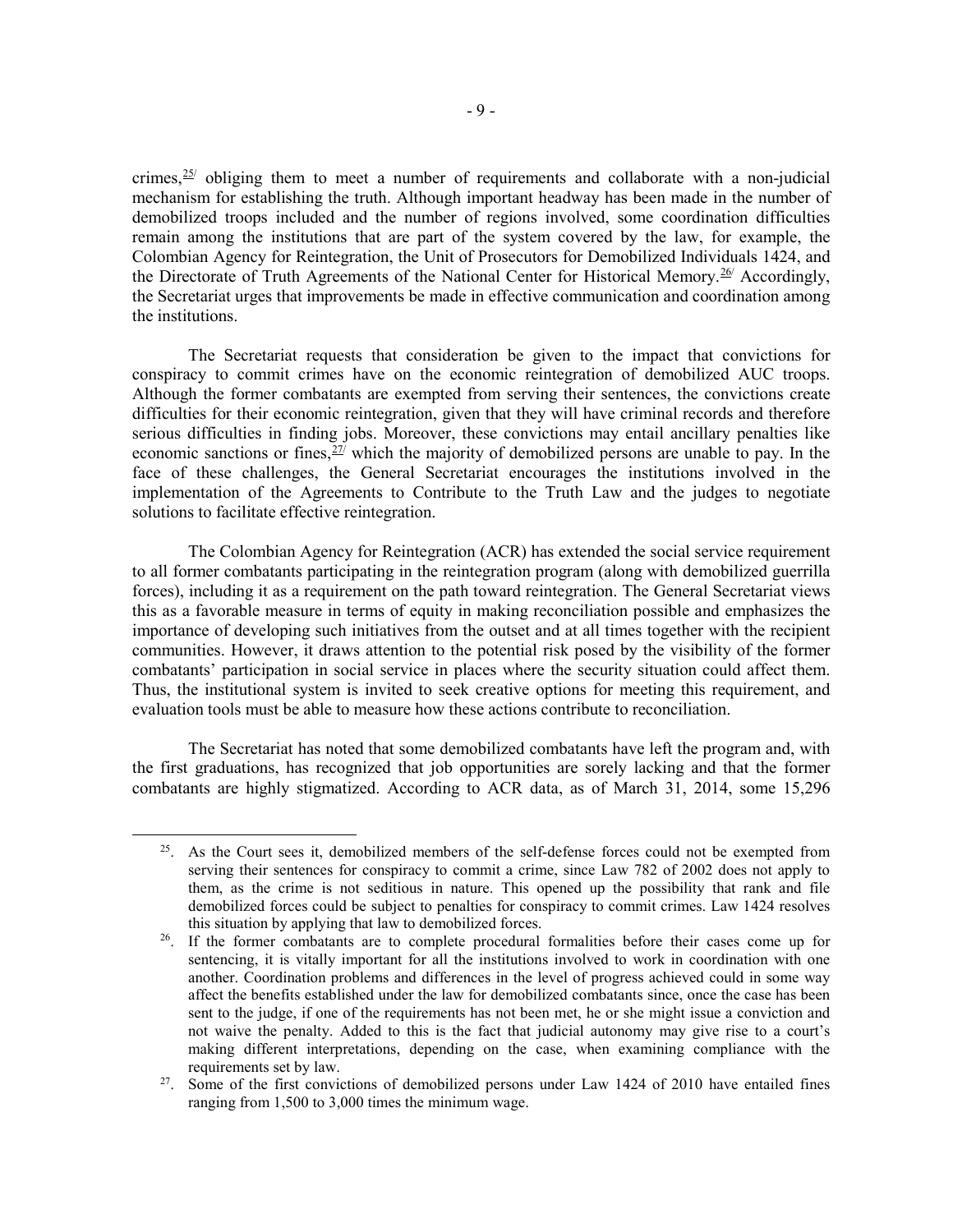demobilized combatants from the former  $AUC^{28}$  were working, with only about 5,694 in the formal sector of the economy while some 9,602 were in the informal sector. These data demonstrate the grave difficulties and obstacles encountered by demobilized troops in entering the formal economy. In view of this situation, the initiatives taken by the ACH, which has been bringing an increasing number of businesses into the reintegration process,  $29/2$  are noteworthy, as is the existence of recent good practices. $\frac{30}{ }$  $\frac{30}{ }$  $\frac{30}{ }$ 

The General Secretariat commends these measures and encourages the business sectors to foster the socioeconomic reintegration of demobilized persons, both men and women, especially the graduates, as a fundamental factor in ensuring non-recidivism and their effective socioeconomic reincorporation and in helping them to overcome stigmatization. It also invites the Colombian Agency for Reintegration to increase the number of good practices in the area of employability so as to foster the design of forward-looking economic reintegration policies.

Another of the major difficulties affecting the demobilized combatants—one that is a source of ongoing concern for the General Secretariat—has to do with their personal safety and security. During the last quarter of 2013, serious problems were observed in Putumayo $\frac{31}{4}$  $\frac{31}{4}$  $\frac{31}{4}$  and illegal groups in different regions of the country repeatedly exerted pressure on demobilized combatants to recruit them. $32$ <sup> $\mu$ </sup> Attention should be drawn not only to the danger of these pressures and threats to the personal integrity of the affected demobilized persons but also to their continued involvement in the reintegration process.

Similarly, as concerns the prevention of recruitment, the Secretariat wishes to point out, as it has strongly emphasized in earlier reports, the serious situation of the recruitment and use of children and adolescents (CA) in some of the country's territories. In this regard, during the period covered by this report, information has come to the fore on the recruitment of CA in Turbo and Apartadó (Antioquia), Pradera (Valle del Cauca), and areas of the province of Ocaña (Norte de Santander);  $33/$ 

<span id="page-10-0"></span><sup>&</sup>lt;sup>28</sup>. The data from the Colombian Agency for Reintegration include the  $31,926$  collective demobilized combatants in addition to over  $3.619$  persons who demobilized individually from the former AUC.

<span id="page-10-1"></span><sup>&</sup>lt;sup>29</sup>. According to the ACR, almost 800 businesses have become involved in the process, among them *Coca-Cola FEMSA*, *Coltabaco*, *Carvajal*, *Éxito,* and *Sodexho*. 30. There are a number of examples, such as Minimarket 2x3, micro-franchises owned by demobilized

<span id="page-10-2"></span>persons provided with technical monitoring and support, or the creation of programs in which entrepreneurs devote time to training demobilized persons in such areas as production, quality,

<span id="page-10-3"></span><sup>&</sup>lt;sup>31</sup>. During the period from October 2012 to September 2013, 23 security cases were reported as a result of field monitoring.

<span id="page-10-4"></span><sup>&</sup>lt;sup>32</sup>. The distrust and fear of the guerrillas felt by demobilized forces in the Department of Cauca are apparent, as is the pressure exerted on them to join up. Similar pressure has been exerted by the guerrillas in Tumaco (Nariño). There have also been several instances of BACRIM threats in Puerto Boyacá (Boyacá).

<span id="page-10-5"></span><sup>&</sup>lt;sup>33</sup>. According to various institutional and community sources, children and adolescents are apparently being recruited in areas of Ocaña to serve as hired killers and to establish support networks for illegal groups to provide them with information.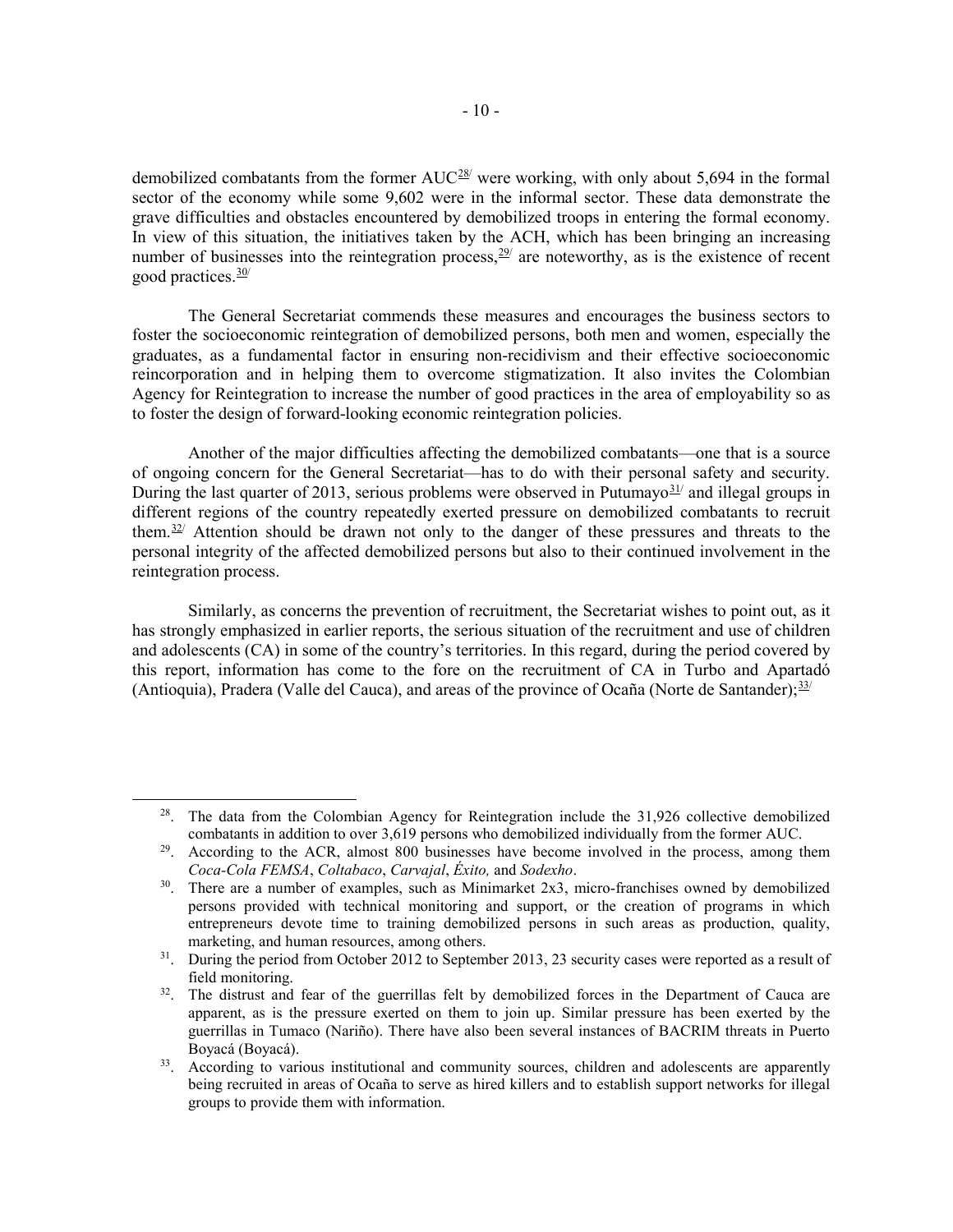the critical situation in the territories of Meta $\frac{34}{4}$  and Orinoquía, the increase in recruitment in Putumayo and Cauca,  $35/$  and the use of CA in Briceño and Ituango (Antioquia).  $36/$  $36/$ 

Likewise, the Secretariat underscores that the figures for this phenomenon continue to be high. In this connection, according to data from the Colombian Family Welfare Institute, over 5,400 children and adolescents disengaged from armed conflict from 1999 to 2013. Moreover, the data submitted by the Office of the People's Ombudsman<sup>[37](#page-11-3)/</sup> present the more complex picture of 153 municipalities vulnerable to recruitment in 28 departments in Colombia.

In the midst of this situation, however, attention should be paid to the introduction of various initiatives and strategies, launched by civil society and the institutional system both at regional and national levels, such as "*Mambrú no va a la guerra, este es otro cuento* (Mambrú won't go to war; that's another story)," a strategy carried out by the ACR in 20 of the country's municipalities, and by the Ministry of Defense, such as the launch of the national campaign "*Jugando por la Vida* (Playing for Life)," aimed at preventing recruitment.

## **III. SECURITY CONDITIONS AND CONSEQUENCES FOR THE COMMUNITIES**

The General Secretariat acknowledges the National Government's efforts to respond to measures taken by illegal armed groups that continue have consequences for some at-risk communities, in both urban and rural areas. During the period covered by this report, the efforts of the Integrated Center for Intelligence against Criminal Groups (CI2 BACRIM), designed to firm up action against these groups, have been consolidated. In parallel, other strategies have been implemented, such as "*Espada de Honor 2* (Sword of Honor 2)," in some rural territories that are complicated in terms of security conditions, and the Troya Plan III has been relaunched in the department of Córdoba and replicated in other parts of the country. Of particular note in the urban area is the establishment of the Integrated Information and Intelligence Center for Citizen Security (CI3 24/7).

Despite these measures by the National Government, the General Secretariat continues to be concerned about the persistence of some consequences in communities generated by the so-called post-demobilization groups and some earlier ones; some sectors of the civilian population are still targets of selective homicides as well as recruitment, displacement, detention, sexual violence, the use of children and adolescents in illicit activities, widespread and indiscriminate extortion, social control, and threats, among other things, that continue to generate fear among these communities. In this regard, according to information from the IACHR, a large number of complaints about acts

<span id="page-11-0"></span><sup>&</sup>lt;sup>34</sup>. A classic example of the current gravity of the recruitment situation in some areas of Meta concerns the municipality of Puerto Rico, where parents have chosen to take their children to work, to send them to live with other relatives, or to allow nongovernmental organizations to place them in boarding schools in other municipalities.

<span id="page-11-1"></span><sup>&</sup>lt;sup>35</sup>. The indigenous Caldono (Cauca) authorities filed a complaint with the Office of the Attorney General regarding the recruitment of eight minors by the FARC-EP guerrilla. Added to this is the information from other indigenous *resguardos* in which the authorities speak about more than 90 minors recruited in recent months.<br><sup>36</sup>. In this case, the information collected refers to the use of girls by the FARC-EP for intelligence work.<br><sup>37</sup>. See: http://www.elespectador.com/noticias/judicial/guerrillas-utilizan-dulces-marihuana

<span id="page-11-3"></span><span id="page-11-2"></span>

<sup>37.</sup> See: [http://www.elespectador.com/noticias/judicial/guerrillas-utilizan-dulces-marihuana-reclutar](http://www.elespectador.com/noticias/judicial/guerrillas-utilizan-dulces-marihuana-reclutar-menores-articulo-474543)[menores-articulo-474543.](http://www.elespectador.com/noticias/judicial/guerrillas-utilizan-dulces-marihuana-reclutar-menores-articulo-474543)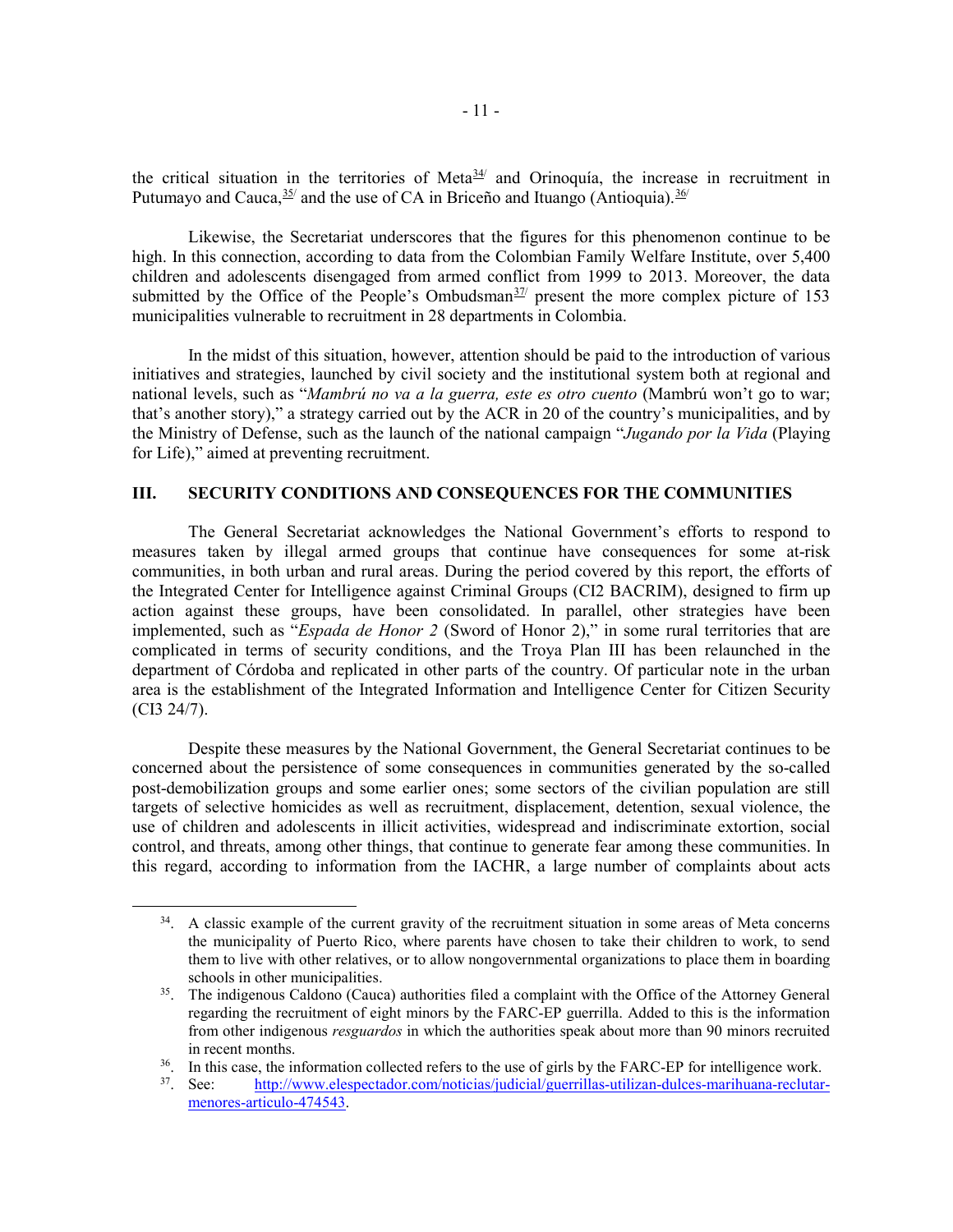against the population point to the illegal armed groups that arose after demobilization as the alleged perpetrators and, in those cases, the victims are supposedly facing major obstacles in gaining access to reparation mechanisms.

The General Secretariat is especially concerned by the persistence of the phenomenon of forced disappearance, which in particular affects the Department of Nariño $38/$  $38/$  and the Pacific  $\cos t^{39}$  $\cos t^{39}$  $\cos t^{39}$ —a phenomenon that remains invisible because of the difficulty in measuring and quantifying it. However, the perception is that it will continue to rise and that the post-demobilization groups are directly responsible for these acts. In this connection, it is recommended that staff from the National Search Commission for Missing Persons (CNBPD) be present at all times among these populations in order to provide community support and to make the corresponding avenues for action effective. The IACHR is also deeply concerned about the persistence of the phenomenon of forced disappearance in Colombia. It recognizes that Colombia has adopted important measures to establish the whereabouts of the missing persons and to identify them accurately and return them to their family members. However, the headway made could be viewed as incipient compared to the number of missing persons. Accordingly, the IACHR considers that the implementation of effective plans and programs to deal with this phenomenon adequately and to obtain uniform, systematized data on it is still pending. For example, even though the platform for the Information System Network on Disappeared Persons and Cadavers (SIRDEC) has been operating since 2007, it has become clear that the State itself has recognized that data input has not been completed, even in the context of the legislation currently in force (Law 975 of 2005, Law 1408 of 2010, and Law 1448 of 2011), for interagency procedures to identify cadavers and for cases that will continue to be reported on a regular basis at the national and international levels.

The General Secretariat notes that extortion from mining is one of the principal financing sources of the illegal groups, with the corresponding impact on traditional communities engaged in this activity. In mining extraction or artisanal mining areas in which various illegal actors hold some sway, these groups exercise control over the activity in remote rural areas, where Government's presence is limited. $40/$  $40/$  The Secretariat calls for measures that would favor the regulation of artisanal mining in order to help settlers who require this activity for their subsistence and to limit the environmental and humanitarian consequences resulting from the absence of appropriate regulation of these activities.  $\frac{41}{1}$  $\frac{41}{1}$  $\frac{41}{1}$ 

<span id="page-12-0"></span><sup>&</sup>lt;sup>38</sup>. In March 2014 a departmental panel was installed to address the crime of forced disappearance in Nariño, after more than three years of interagency work to enable the victims of this crime in the department to assert their rights.

<span id="page-12-1"></span><sup>&</sup>lt;sup>39</sup>. This perception is widespread in the port of Buenaventura (Valle del Cauca), among other places.

<span id="page-12-2"></span><sup>40.</sup> By the same token, in the mining regions of Nordeste Antioqueño, Bajo Cauca, Sur de Córdoba, and Occidente del Cauca, there is a perception that the amount of gold collected by the traditional placer miners has declined significantly, leading many peasants to look for other sources of income, most often because they are obliged to do so by illegal actors. This situation, which might be explained primarily by the strong controls exerted by officials to combat this illegal activity, could lead to the resumption of illicit crop cultivation in these areas of the country.

<span id="page-12-3"></span><sup>&</sup>lt;sup>41</sup>. The Commission has been monitoring situations related to legal and illegal mining, in terms of both the resulting environmental degradation and the incidents of violence associated with it. Added to this is the situation of alleged discrimination in the refusal to grant mining concessions, for example, to black or indigenous communities engaged in this activity. The IACHR has determined that the phenomenon of forced displacement, in addition to being one of the greatest problems resulting from the internal armed conflict, is also linked to the development of this industry and mega infrastructure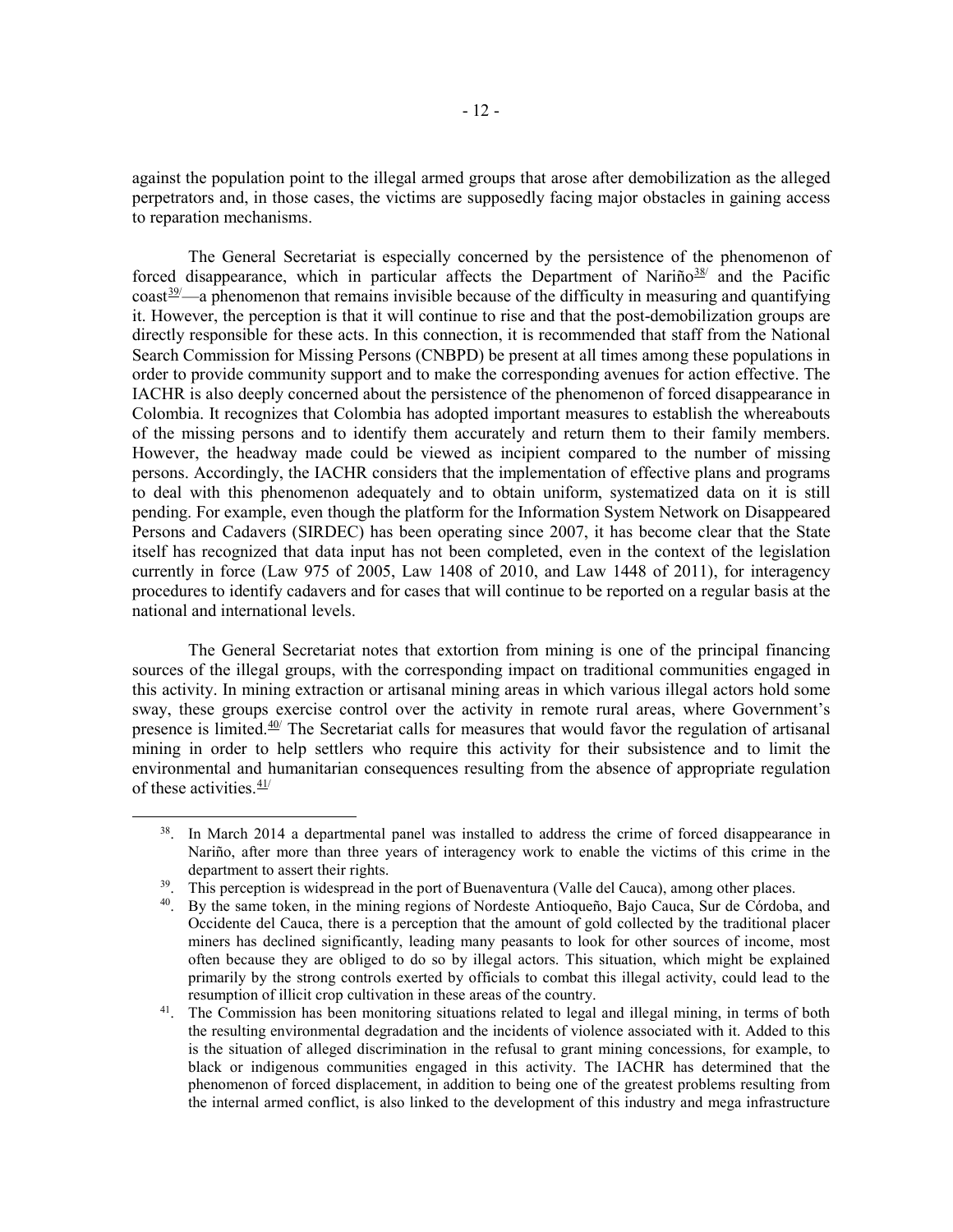The Secretariat has observed that webs of illegality continue to exist at the regional level  $42$  in which the entities involved continue to carry out their criminal activities by means of an illegal economy or through legal economies, with direct or collateral repercussions for the population, primarily in remote or hard-to-administer areas with a high geo-economic value. This also has an impact on Afro-Colombian communities and indigenous *resguardos*. The relationship between these illegal entities ranges from partnerships to confrontations, a fact that necessarily affects violence and crime rates in the area. The illegal entities' capacity to set up other more local illegal structures, such as groups and gangs, enables them to generate more violence in order to assert their criminal power. However, the communities consider that in some zones of the country, partnerships, nonaggression agreements, and land distribution among the different illegal actors within the regional economy occur more frequently than armed clashes or hostilities. In some of these zones, a dynamic apparently exists whereby the rules of social coexistence and control are governed by these structures, thus ensuring that that their illegal activities can take place.

The Secretariat highlights the efforts of the security forces to protect the population from the actions of illegal armed groups. However, still of concern are the complaints made by the communities in some zones $43/$  about the stigmatization they feel because they live in areas in which the FARC-EP or ELN are highly visible, in addition to cases of intimidation, excessive force, and other types of abuse—acts that serve to deepen the distrust of security forces prevalent in some areas of the country.

Also disturbing are the feelings in some communities about the processes of manual eradication and spraying of illicit crops, for example, in the departments as Putumayo, Nariño, Guaviare, Caquetá, and Córdoba. These measures are frowned upon by communities and heighten social tension, leaving the population vulnerable in the absence of productive alternatives and as a result of the actions of illegal actors in response to the State's offensive.<sup>[44](#page-13-2)/</sup> The General Secretariat invites the National Government to step up the search for alternative solutions to these processes and, in this connection, considers that the report drawn up by the Inter-American Drug Abuse Control

<span id="page-13-0"></span> $\overline{a}$ 

projects, in a context in which complaints persist of forced relocation, massive land sales because of limited opportunities, and the turnover of territories by the State without compliance with the requirements established by law.

<sup>&</sup>lt;sup>42</sup>. Among the territories most affected are the north of Urabá and the Banana Belt of Antioquia, Sur de Córdoba, Bajo Cauca Antioquia and the La Mojana region (Sucre and Bolívar), Norte antioqueño, Troncal del Caribe (Magdalena and Riohacha), the metropolitan area of Cúcuta, the Eastern Plains (Meta, Vichada, and Guaviare), the Middle Magdalena region (Antioquia, Sur de Bolívar, and Boyacá), and the Pacific coast (Valle del Cauca, Cauca, and Nariño), as well as the Nariño Cordillera and some municipalities of the Middle and Lower Putumayo and Chocó, among others, where drug trafficking, illegal mining, smuggling, and extortion are the major sources of financing for these groups.

<span id="page-13-1"></span><sup>&</sup>lt;sup>43</sup>. Examples of areas in which perceptions of this type have been observed are Catatumbo, Bajo Cauca, and Sur de Córdoba. 44. In Guaviare, five protest movements took place from mid-2012 to August 2013 over manual

<span id="page-13-2"></span>eradications in different areas of the department. The demonstrators insisted that they should be the ones to eradicate the coca crops in order to earn income to invest in agricultural projects that would lead to sustainability. For almost two months in 2013, the Catatumbo region experienced a serious social and humanitarian crisis caused initially by the rejection of the manual eradication campaign.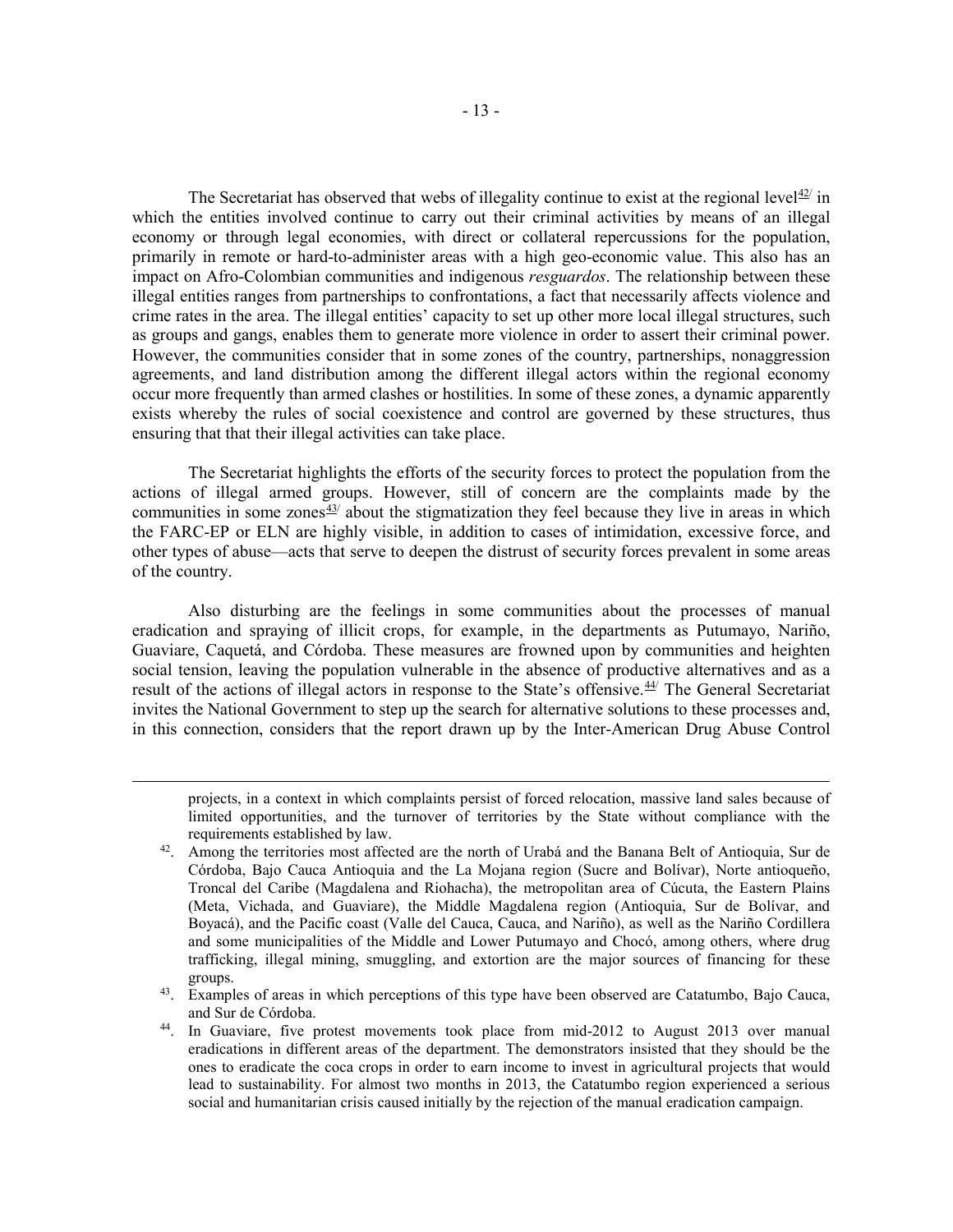Commission (CICAD), *The Drug Problem in the Americas*, could serve as positive input for enriching this reflection.

As concerns land and territorial restitution, note should be taken of the implementation of the Integrated Intelligence Center for Land Restitution (CI2RT), an event whose impact has been felt in terms of risk prevention in the process. Also worthy of mention is the action taken by the Mobile Carabinero Squadrons (EMCAR) in support of land restitution in targeted zones where this process is underway.

Likewise, the National Protection Unit has been taking measures to meet the diverse requirements for the protection of victims and leaders who assert their rights, especially those involved in the complex process of land restitution.<sup>[45/](#page-14-0)</sup> Nonetheless, the Secretariat is concerned about the persistence of threats, attacks, and murders of human rights defenders and persons associated with the process, as well as victim leaders (both men and women) and government officials and authorities engaged in the process, for the purpose of intimidating them or getting them to give up their work. $46/$ Thus, the IACHR concurs that eradication of the causes of violence and protection of the victims and leaders filing claims are closely related to progress in investigations in that regard.

Likewise, the General Secretariat reiterates the need to investigate and prosecute those responsible for threats, acts of aggression, attempted homicide, and homicide directed at against anyone involved in the Victims and Land Restitution Law, such as human rights defenders, rights claimants, and administrative or judicial officials, as well as journalists and victim leaders. The General Secretariat, through the Mission to Support the Peace Process, has expressed its concern and condemned these situations through its various public statements during the period covered by this report.

## **IV. CONCLUSIONS AND RECOMMENDATIONS**

- 1. The General Secretariat welcomes the discussions held between the Colombian Government and the FARC-EP as well as the contacts with the ELN as an additional step forward in building sustainable, lasting peace in the country and, in this connection, urges the parties to pursue their efforts to achieve a final agreement that will lay out conditions for peace, which is so sincerely hoped for by the Colombian people.
- <span id="page-14-0"></span>2. Mindful of the historic moment that the talks with the guerrillas represent for Colombia in its pursuit of peace, the Secretariat draws attention to the vital importance of not abandoning the

<sup>&</sup>lt;sup>45</sup>. With respect to security conditions and protection mechanisms, the IACHR considers that there have been shortcomings in the implementation of protection programs, For example, it mentions the lack of coordination among the protection entities—the Attorney General's Office and the judiciary—in seriously and effectively investigating the facts and factors that generate risk, the context in which armed conflict is continuing, and the heightened risk faced by persons engaged in procedures to assert their rights, especially the right to restitution of dispossessed or abandoned lands. As concerns the last point, the Commission notes the absence of protection measures in the country's hinterland, especially in the rural areas.

<span id="page-14-1"></span><sup>46.</sup> For example, the threats received by the victims panel in Valle de Aburrá, Antioquia, and numerous social organizations and human rights movements.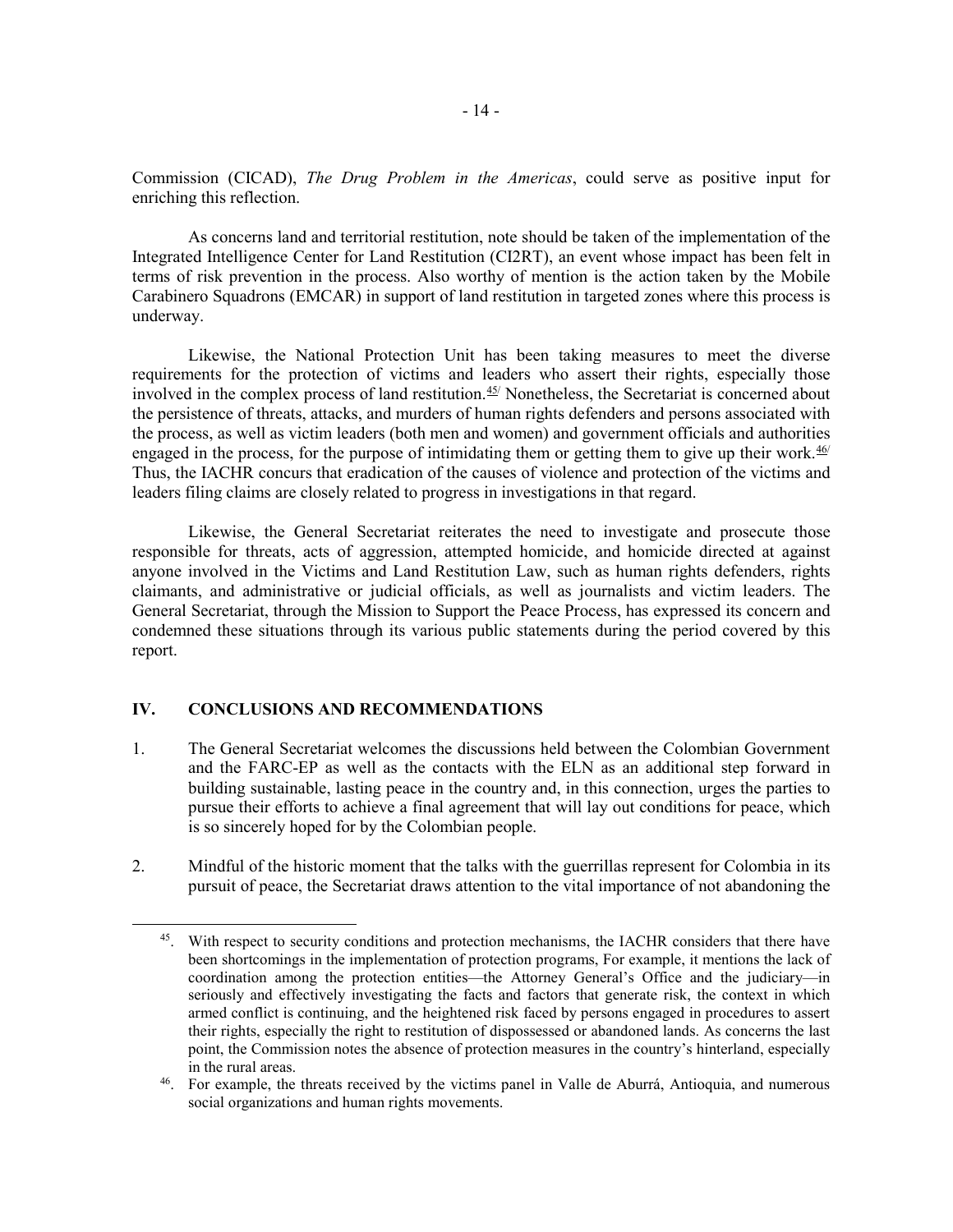processes currently underway to reintegrate former combatants and bring about transitional justice and comprehensive reparation to victims, since these processes have created conditions for moving forward toward peace and reconciliation and provide lessons learned for the future.

- 3. It is advisable to continue and reinforce the strategy for holding court hearings in the regions as a means of bringing justice to the victims; likewise, it is recommended that alternative mechanisms be considered for following up on judgments in the area of justice and peace and of land and territory restitution, such that the judges and magistrates are not overburdened and their rulings are effectively complied with.
- 4. In anticipation of the possible prison release of applicants, the Colombian institutions are urged to promptly establish resocialization measures inside prisons that are consistent with the reintegration programs to be implemented after their release, to evaluate the impact of prison release on the regions, to take preliminary diagnostic action, and to provide recipient communities with adequate information on the return of the former inmates, along with consciousness-raising measures.
- 5. The General Secretariat appreciates the commitment of the entities responsible for promoting truth, justice, and reparation to the victims of violence in Colombia, which are making great efforts, with limited means and in complicated contexts. Similarly it recommends that socialization work be undertaken to help victims gain a full understanding of the mechanisms available to them to assert their rights.
- 6. It is suggested that interagency coordination continue to be strengthened both in the context of the National System for Comprehensive Assistance and Reparation to Victims and among the Special Administrative Unit for the Restitution of Dispossessed Lands, the Unit for Comprehensive Assistance and Reparation to Victims, the Office of the People's Ombudsman, and the Prosecutor's Office for Justice and Peace, among other entities responsible for transitional justice; and it urges the local and departmental authorities to shore up their active participation in these processes.
- 7. The General Secretariat calls for more robust investigations aimed at convicting those responsible for dispossession and forced abandonment of lands and at identifying any illegal security conditions and interests still present in the region that hinder or delay restitution processes. Likewise, it openly condemns measures taken by armed actors and interests against victim leaders, land restitution claimants, administrative and judicial officials, human rights defenders, and journalists, and it calls upon the State to persist in its efforts to investigate and prosecute these acts.
- 8. An invitation is extended to reflect on alternatives for improving protection and preventive mechanisms for restitution in non-targeted zones, to consider the feasibility of implementing other complementary non-judicial approaches, to develop options for the defense of goodfaith opponents, to strengthen the development of public policies with a differential approach for ethnic groups as collective subjects of rights, and to enhance implementation in the territories of the restitution program for children, women, and adolescents.